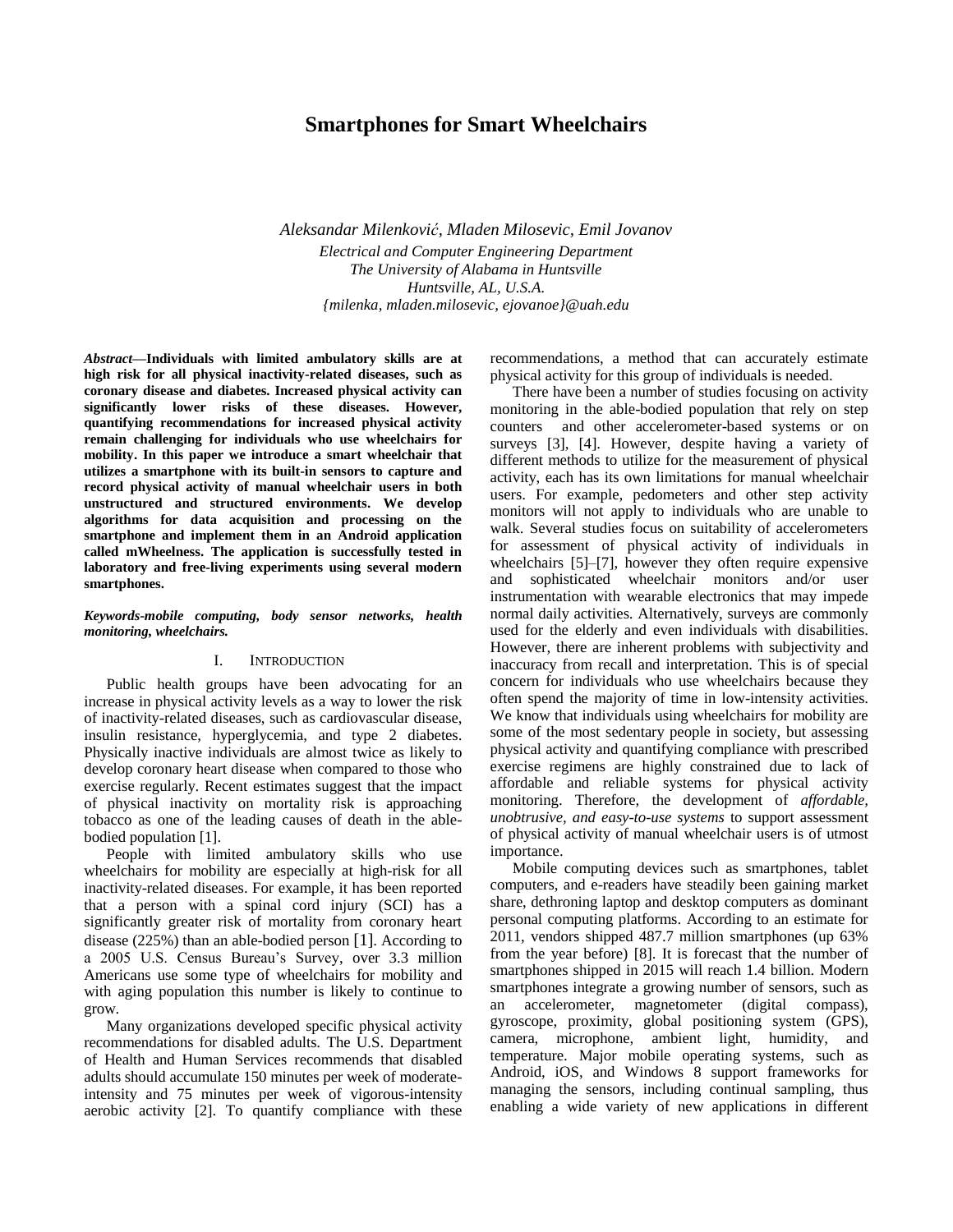domains, such as social networks, transportation, commerce, education, and entertainment. New companies emerged to offer wearable wireless biosensors targeting wellness applications [9], [10]. Convergence of smart biosensors, smartphones, and cloud services allows us to look beyond the existing fitness services and develop platforms for mobile health monitoring in unsupervised and unstructured environments such as continual monitoring during activities of daily living [11], [12].

To meet the challenge and provide an affordable, reliable, and easy to use solution for monitoring the physical activity of users who rely on wheelchairs for mobility we developed a smart wheelchair – a common wheelchair instrumented only with a smartphone that is used to track a user's physical activity. We utilized the smartphone's builtin sensors such as a magnetic sensor for monitoring wheelchair speed and distance traveled, an accelerometer for monitoring smartphone's orientation and wheelchair inclination, and a proximity sensor to determine whether the wheelchair is hand-propelled or pushed. In addition, we employ a wearable chest belt to monitor and record the user's heart activity and energy expenditure. A smartphone application called mWheelness collects the data from the sensors and performs periodic uploads to an mHealth server.

Our system enables collection of data about heart and physical activity during specialized rehabilitation sessions and during activities of daily living. Automatic uploads of monitored sessions into server databases enable healthcare professionals to quantitatively assess level and type of user's activity when they return home; a critical component missing in current practices. With quantitative assessment of exercise, healthcare professionals can verify user's compliance with prescribed exercise regimen, and can better understand correlation between exercise intensity and recovery. They can also assess the impact of new approaches for the treatment of people with inactivity-induced conditions. To the best of our knowledge this is the first system that relies exclusively on the built-in smartphone's sensors for quantifying physical activity of wheelchair users. By utilizing smartphones we provide an inexpensive assistive platform that is easy to use. The proposed system can significantly improve the function, wellness, and overall quality of life for people with limited ambulatory skills as well as their caregivers and families.

The rest of the paper is organized as follows. Section II describes the system view of the proposed system. Section III details wheelchair's instrumentation, methods, and algorithms used to quantify activity of wheelchair users. Section IV describes mWheelness application and Section V gives test results and concluding remarks.

## II. SYSTEM ARCHITECTURE

The mWheelness infrastructure for monitoring activity of wheelchair users features a 3-tiered architecture with inertial and heart sensors at Tier 1, a smartphone at Tier 2, and an mHealth server at Tier 3 [\(Figure 1\)](#page-1-0). The system can record, log, display, and communicate information about the user's physical and heart activity during normal daily activities or exercise sessions.

Tier 1 includes a wearable chest belt for monitoring heart activity that wirelessly connects to the smartphone. For monitoring the user's physical activity (e.g., speed and distance travelled) *we rely solely on smartphone's built-in sensors, including a magnetic sensor, an accelerometer, and a proximity sensor*. Tier-2 consists of the mWheelness application that runs on the smartphone. The application supports (a) configuring, calibrating, and managing multiple sensors; (b) configuring exercise sessions; (c) data retrieval and analysis from individual sensors to extract and log the user status information, and (d) user interface. The collected physical activity and health status information is recorded locally on the smartphone and can be periodically uploaded to the mHealth server over the Internet.



Figure 1. mWheelness: the system view.

# <span id="page-1-0"></span>III. SMARTPHONE SENSORS FOR ACTIVITY MONITORING

# *A. Wheelchair insrumentation*

[Figure 2](#page-2-0) illustrates the proposed wheelchair instrumentation with a smartphone. The smartphone is placed in a holder on a side of the wheelchair. A small magnet is attached on a wheel of the wheelchair. The smartphone's magnetic sensor is sensing the Earth magnetic field and is normally used to aid navigation by determining the Earth's magnetic poles and the smartphone's orientation. The magnetic sensor senses the *x*, *y*, and  $\overline{z}$  components of the magnetic field as illustrated in [Figure 2](#page-2-0) (the actual orientation may vary across different smartphones). By placing a small magnet on the wheel, we induce a change in the magnetic field sensed by the magnetic sensor of the smartphone when the magnet moves over the smartphone. This change produces a characteristic signature in the magnetic field signals that can be sensed, recorded, and processed on the smartphone. By processing the magnetic field signals we can detect and timestamp an event - when the magnet moves right over the smartphone which corresponds to one revolution of the wheelchair's wheel.

A smartphone's accelerometer measures proper acceleration and is typically used to keep the screen upright regardless of the smartphone orientation. In our setup we process the *x*, *y*, and *z* acceleration components to determine smartphone's orientation, i.e., whether it is placed in the wheelchair holder or not. Activity recording is enabled only when the smartphone is properly mounted on the wheelchair. In addition, the accelerometer data is used to determine slope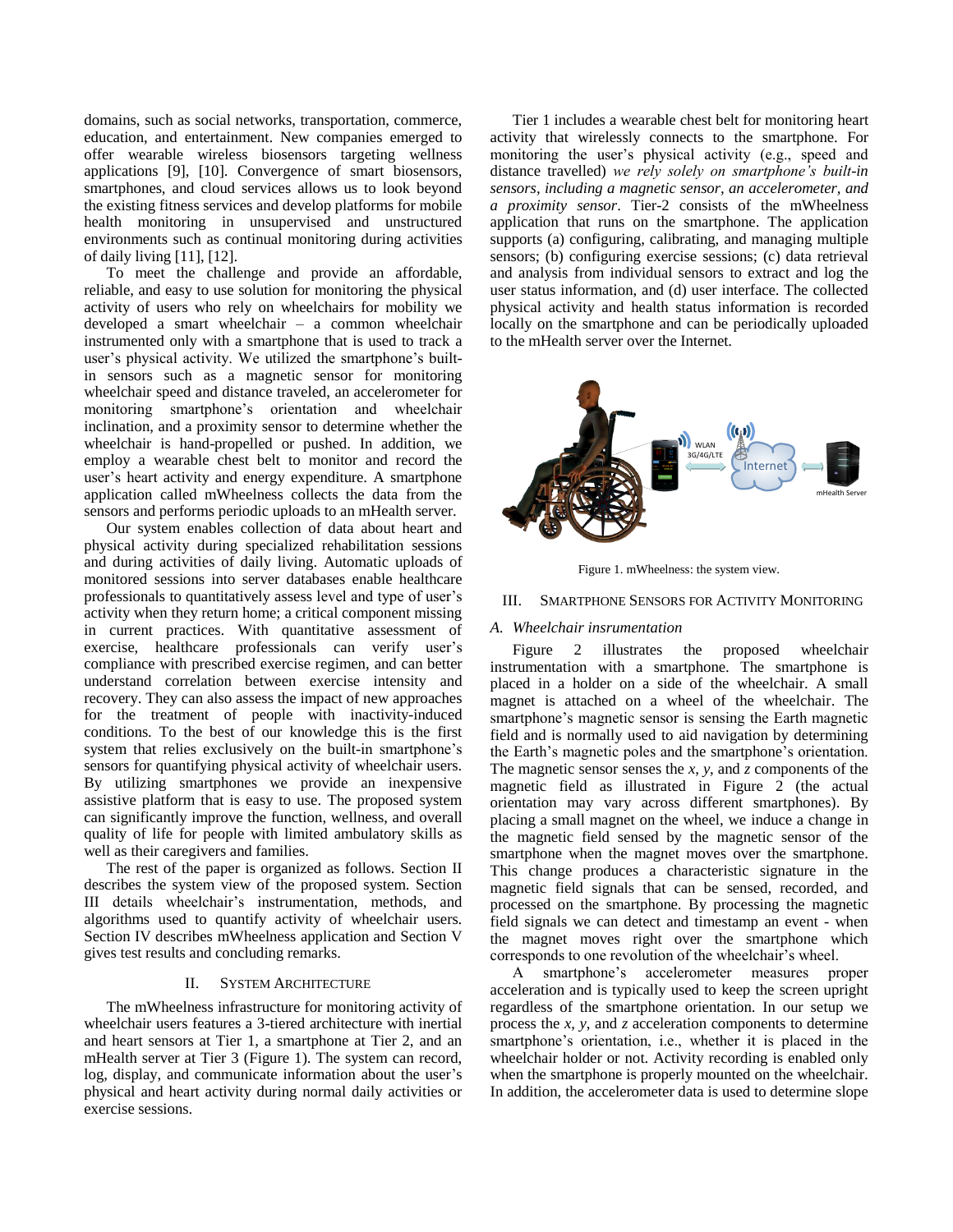of the wheelchair which can further be used to determine vertical gain and loss during exercise.



<span id="page-2-0"></span>Figure 2. Smartphone instrumentation of a wheelchair.

A smartphone's proximity sensor is typically used to determine when the smartphone is brought up to the user's ear and usually acts as a binary sensor. In our deployment, the smartphone's proximity sensor is used to determine whether the user hand-propels the wheelchair or it is pushed. This information can be used to further qualify the user's activity.

The following subsections describe the sensing and algorithms for data processing used to determine the parameters of interest for activity monitoring.

#### *B. Measuring speed and distance*

[Figure 3](#page-2-1) shows the raw magnetic field components recorded by our custom application running on a smartphone mounted on a wheelchair as shown in [Figure 2.](#page-2-0) The wheelchair is placed on a treadmill that moves at the constant speed of 1 mile per hour (mph) [\(Figure 3a](#page-2-1)), 2 mph [\(Figure](#page-2-1)  [3b](#page-2-1)), and 4 mph [\(Figure 3c](#page-2-1)). Whereas all three axes of the magnetic field  $(x, y, \text{ and } z)$  show a distinct signature when the magnet moves over the smartphone, the changes in the *z* component are the most distinct. Consequently, our algorithm for detection of a wheel revolution focuses on this component of the magnetic field. The signal is such that even a simple visual inspection may be used to confirm the feasibility of the proposed approach - changes in the magnetic field induced by the magnet can indeed be used to determine the number of wheel revolutions. For example, we can identify 5 peaks in the *z* component of the magnetic field during a window of 20 seconds [\(Figure 3a](#page-2-1)). This corresponds to 5 revolutions of a 24" diameter wheel, which in turn corresponds to  $\sim$ 1 mph speed. Similarly, we can identify 19 peaks when the treadmill belt moves at 4 mph.

Whereas the treadmill experiment confirms feasibility of the proposed approach, it presents somewhat idealized

conditions. The wheelchair is fixed on the treadmill and its position relative to the Earth's magnetic field remains unchanged during the experiment. In real-world conditions the wheelchair will constantly change its position relatively to the Earth's magnetic field. This will result in changing the base values of the magnetic field observed by the smartphone's magnetic sensor.

[Figure 4a](#page-2-2) shows the *z* component of the magnetic field recorded during a freewheeling experiment when a user propels himself in a wheelchair moving through a squareshaped hallway, making a full round trip of approximately 100 meters in length. We can observe a slow-changing DC component of the magnetic field due to changes in the smartphone position relative to the Earth's magnetic field. Fortunately, the spikes induced by the proximity of the magnet on the wheel when the magnet moves over the smartphone can still be easily detected.



<span id="page-2-1"></span>Figure 3. Smartphone recordings of the x, y, and z components of the magnetic field for different wheelchair speeds: (a) 1 mph; (b) 2 mph; and (c) 4 mph.



<span id="page-2-2"></span>Figure 4. From signals to information: (a) *z* component of the magnetic field; (b) processed *z* component; (c) calculated speed; and (d) proximity sensor data.

The next step is to transform the original signal representing the *z* component of the magnetic field into a signal that allows for efficient detection of peaks. By detecting and time-stamping peaks in the transformed signal, we can precisely derive the wheelchair speed and distance traveled. In developing the signal processing algorithm our goal is to achieve accuracy and reliability at minimum cost in computation time and energy consumed.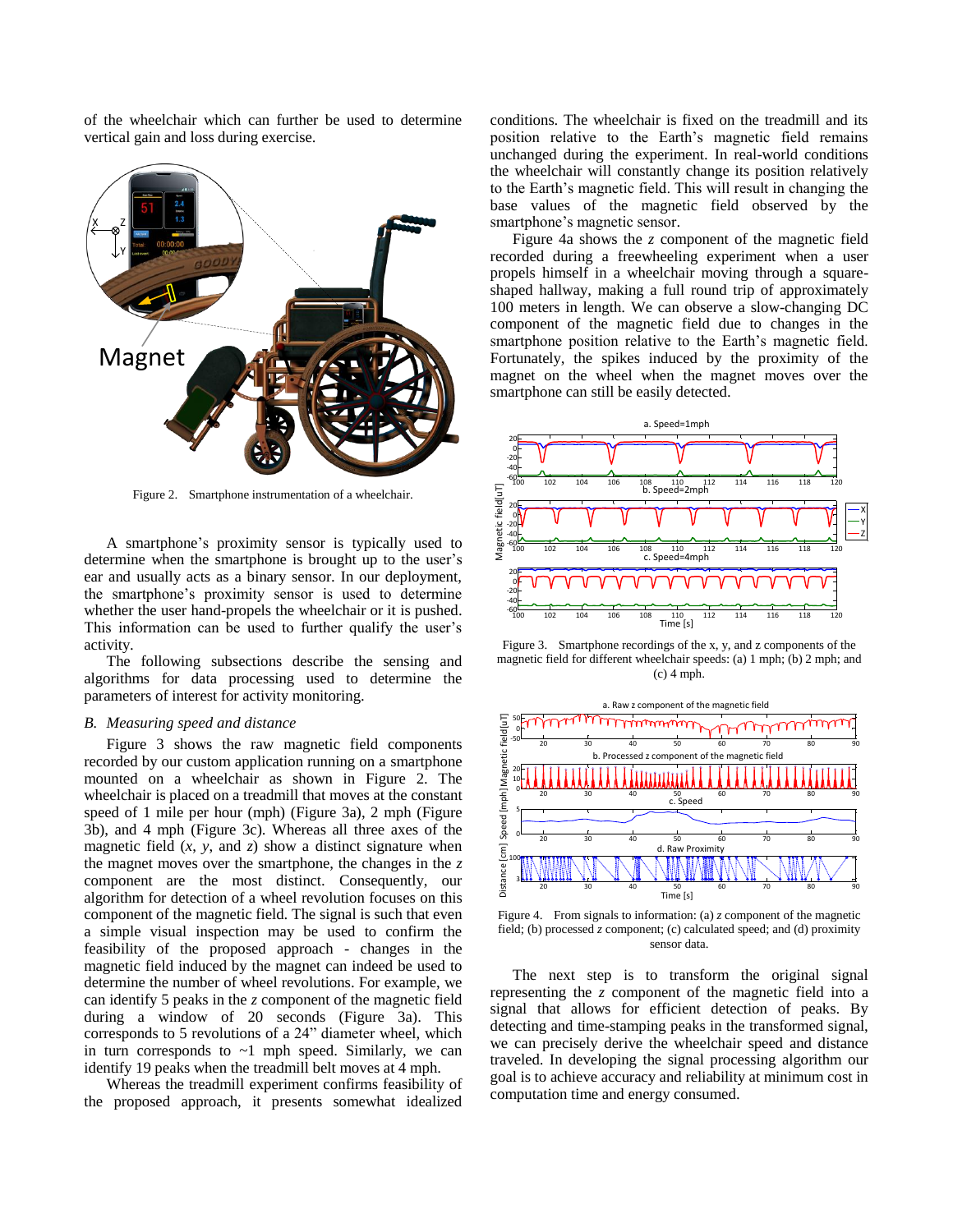The transformation should remove a slow changing component caused by changes in the smartphone orientation relative to the Earth's magnetic field and amplify the component of the signal caused by the proximity of the magnet on the wheel. An incoming sample,  $z(i)$ , is stored in a sliding buffer that keeps a window of 40 most recent samples - this corresponds to 1 second in time with the sampling frequency of 40 Hz. Note: in general the window size is a function of the sampling frequency. The processed signal, *pz*, is calculated as shown in (1). [Figure 4b](#page-2-2) shows the transformed signal.

$$
pz(i) = \left| z(i) - \frac{1}{40} \sum_{j=-19}^{j=20} z(i+j) \right| \tag{1}
$$

The second step is to detect peaks in the processed signal *pz*. Our algorithm for peak detection involves a state machine with three states, Pre-Peak, Expect-Peak, and Post-Peak. Pre-Peak is maintained as long as the processed signal samples,  $pz(i)$ , are below a certain threshold. When a sample is above the threshold we enter the Expect-Peak state. The algorithm exits the Expect-Peak state once the processed samples are below the threshold. The threshold is set at 13 µT. In this state the samples are buffered and searched for the maximum. The sample number of the maximum is used to precisely timestamp the moment when the peak occurred. To avoid false positives, Post-Peak is entered. The state machine remains in this state for a pre-defined period of time. The duration of the Post-Peak state is determined by the maximum speed we would like to detect. For example, at the speed of 10 mph, which is twice as the realistic maximum speed of 5 mph, the time distance between two peaks is 0.428 seconds for a wheelchair with 24" wheel. This means that in normal operation no two valid peaks can possibly be detected in a period shorter than 0.428 seconds.

[Figure 4b](#page-2-2) shows the transformed signal with blue circles identifying peaks detected by the proposed algorithm. The visual inspection indicates that algorithm achieves 100% accuracy. The algorithm has been extensively tested in both treadmill experiments and in hand-propelled wheelchair experiments.

Measuring speed and distance travelled can easily be derived from the sequence of time-stamped peaks. Let us assume a sequence of peak timestamps  $t_{i-1}$ ,  $t_i$ ,  $t_{i+1}$ . The speed at time  $t_i$ ,  $v(t_i)$ , is calculated as shown in (2), where *d* is the diameter of the wheel. If no peak is detected during a predefined time window (e.g., 8 seconds), the speed is reset to zero. [Figure 4c](#page-2-2) shows the calculated speed over time for the free-wheeling experiment. The distance travelled, *D*, is maintained by simply counting the number of detected revolutions, *N*, and can be calculated using (3).

$$
v(t_i) = \frac{\pi d}{t_i - t_{i-1}}
$$
 (2)  

$$
D = \pi dN
$$
 (3)

In designing the peak detection algorithm and speed estimation we need to consider the sampling frequency of the smartphone's magnetic sensor. Higher sampling frequency provides better resolution of timestamps and consequently more accurate speed estimation. Lower sampling frequency may reduce the compute complexity and storage requirements for the peak detection as well as the power consumption of the smartphone. In determining the sampling frequency we start from an application requirement - what is required accuracy for speed estimation. For example, if we want to achieve accuracy of  $\Delta v=0.1$  mph, the minimum required sampling frequency,  $F_s$ , for a given speed  $\nu$  can be determined using (4). Thus, to distinguish between 0.9 mph and 1 mph, the minimum sampling frequency is 2.1 Hz (assuming a 24'' wheel). If we want to distinguish between 3.9 and 4.0 mph, the minimum required sampling frequency is 36.4 Hz. Finally, if we want to distinguish between 5.9 mph and 6.0 mph, the minimum sampling frequency is 82.6 Hz. For all practical applications where wheelchair speed is rarely to exceed 4 mph, the sampling frequency of 40 Hz is adequate.

$$
F_s = \frac{1}{\frac{\pi d}{v - \Delta v} - \frac{\pi d}{v}}\tag{4}
$$

# *C. Detection of hand propulsion*

The smartphone's proximity sensor can be utilized to determine whether the wheelchair is propelled by the user or possibly pushed by another person. A modern smartphone's proximity sensor typically reports only two states – an object is closer or farther than triggering distance of the sensor. Depending on the type of the sensor built in the smartphone, the triggering distance is typically 3-10 cm. The proposed placement of the smartphone on the wheelchair makes it possible to detect hand propulsion - when the user places his/her hand on the hand rim of the wheel he/she will likely trigger the proximity sensor. When the wheelchair is pushed by another person, the user's hand is not likely to interfere with the smartphone's proximity sensor.

Our approach is to simply maintain a status of the proximity sensor: if it reported a change in a certain time window, we consider the wheelchair to be hand-propelled by the user. [Figure 4d](#page-2-2) shows the raw values reported by the proximity sensor of a Motorola RAZR M smartphone during the free-wheeling experiment. The proximity sensor reports two distances, 3 cm and 100 cm. Frequent changes of the reported distance indicate hand propulsion during the entire experiment.

Whereas the proposed algorithm works well in our initial studies, it has its limitations – the user's hand may not always be close enough to trigger the proximity sensor and detection strongly depends on triggering distance of the proximity sensor. An alternative approach, albeit costlier in terms of processing and storage requirements, is to process still images or video captured by the smartphone camera in order to detect whether the user hand propels the wheelchair.

#### *D. Tilt and Incline Calculation*

Tracking of physical activity is conditioned by the smartphone being in the upright position in the wheelchair holder. This can be detected by calculating the smartphone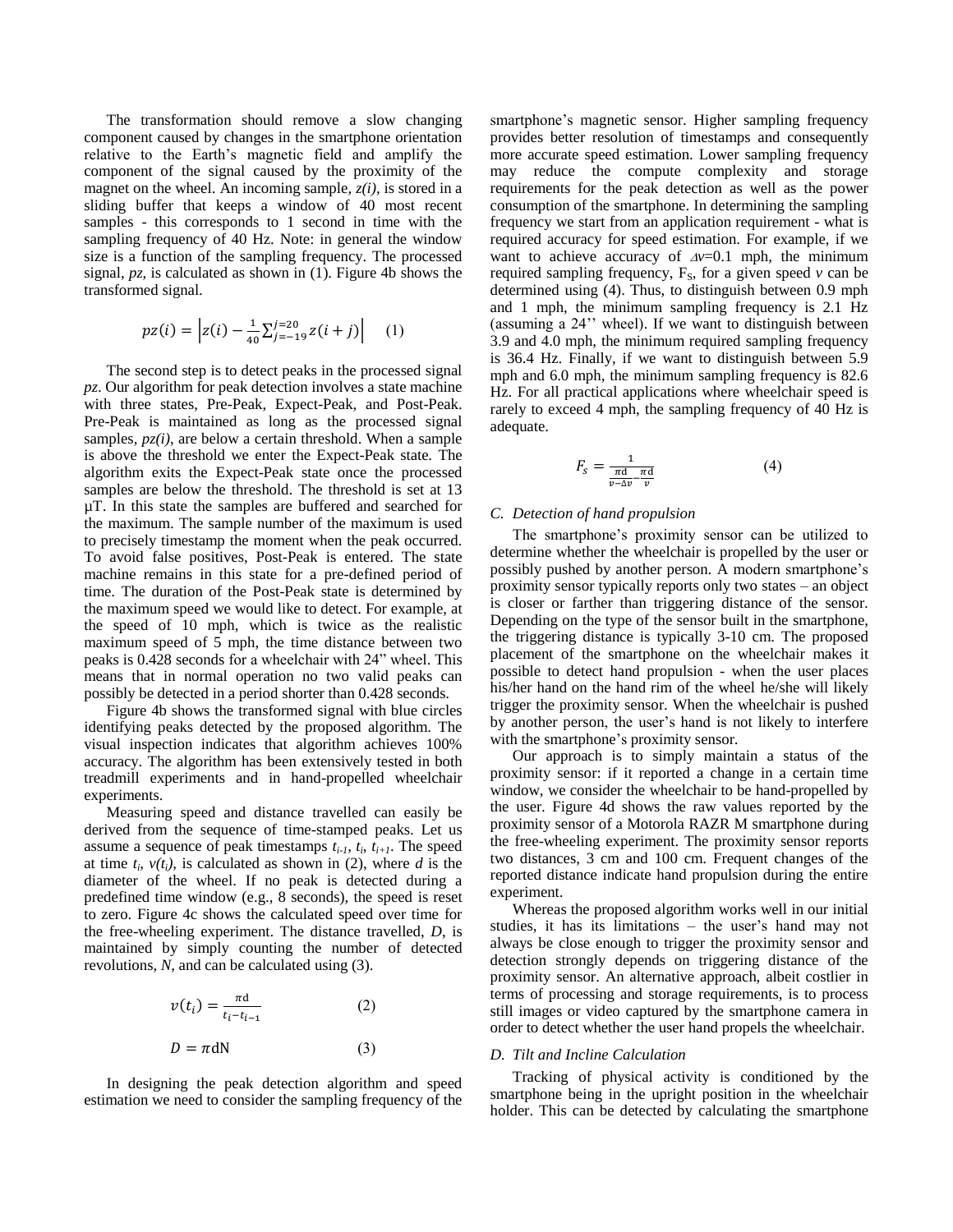tilt as shown in [Figure 5a](#page-4-0). The angle  $\phi$  can be estimated as in (5). The tilt of the wheelchair in normal operation is unlikely to exceed a certain range (e.g.,  $-10$  to  $+10$  degrees) and we use this property to determine whether the smartphone is in the holder or not. If this angle exceeds a certain predefined range, we consider the smartphone to be taken by the user, and the processing of the magnetometer signals for detection of wheel revolutions is suspended.

In a similar fashion we calculate the smartphone slope as shown in [Figure 5b](#page-4-0). Whereas the wheelchair propulsion will have an impact on the *x* and *z* components of the acceleration,  $A_x$  and  $A_z$  respectively, the *x* and *y* components of the acceleration,  $A_z$  and  $A_y$ , will still be dominated by the Earth's gravity. By filtering the calculated angle  $\theta$  (5), we can extract the slope of the wheelchair and thus use this information to determine the vertical gain and drop during an exercise session. An alternative approach to eliminate the impact of forces due to propelling is to consider only acceleration samples when the square root of the sum of squared acceleration components is very close to the Earth's gravity (9.81 m/s<sup>2</sup>).



Figure 5. Tracking tilt (a) and incline (b).

<span id="page-4-0"></span>
$$
\phi = \arctan\left(\frac{A_z}{\sqrt{A_y^2 + A_x^2}}\right), \theta = \arctan\left(\frac{A_x}{\sqrt{A_y^2 + A_z^2}}\right) \tag{5}
$$

The described algorithms for determining the smartphone's tilt and incline assume a perfect alignment of the wheelchair holder - angles  $\phi$  and  $\theta$  are both equal to 0 degrees when the wheelchair is on flat surface as shown in [Figure 5.](#page-4-0) To accommodate for imperfect holder placement, we go through a calibration process where we calculate offsets  $\phi_0$  and  $\theta_0$ , and the measured angles are compensated for these offsets.

An alternative approach to determining that the smartphone is in the wheelchair holder is to place an inexpensive NFC tag in the holder. The NFC capable smartphones can utilize this tag to detect when the smartphone is placed in the holder. In addition, this event can be used to automatically start the smartphone application.

#### IV. SMARTPHONE APPLICATION

The mWheelness smartphone application implements the algorithms described in the previous section to support activity monitoring and logging. In addition, it supports monitoring and logging of heart activity. The recorded logs of registered users can optionally be uploaded to the mHealth databases.

[Figure 6](#page-4-1) shows characteristic screens of mWheelness. A configuration screen shown on the left allows a user to enter his/her gender, weight, age, wheel diameter, as well as the sampling rate, and the magnetic sensor detection threshold. In addition, the screen allows for configuring what type of information will be logged into a file on the smartphone and/or uploaded to the databases. It also guides the user through a calibration process providing acoustic clues to start calibration, place the smartphone in the holder, and remove it after the calibration is performed.

The user starts recording physical activity and heart activity by pressing the Start Recording button – please note that processing of the signals from the magnetic sensor will not start before the smartphone is in the upright position. During an exercise session mWheelness displays current inclination, speed, and distance travelled. In addition, it displays information about heart activity.



Figure 6. mWheelness Android application screens.

<span id="page-4-1"></span>To monitor the user's heart activity we employ a commercially available Zephyr HXM heart monitor [9] that can be paired with the smartphone over Bluetooth. The monitor is mounted on a chest belt with textile electrodes. It sends a message every second containing the average heart rate and time stamps of the last 15 heart beats. mWheelness estimates energy expenditure in calories,  $\Delta C$ , using (6) for men and (7) for women as proposed by Keytel et. al. [13]. It is a function of the heart rate (HR), the user's weight in kilograms (W), and the age in years (A). We update the total energy every second  $(\Delta T=1 \text{ sec})$ .

$$
\Delta C = \frac{(-55.0969 + 0.6309 \cdot HR + 0.1988 \cdot W + 0.2017 \cdot A) \cdot \Delta T}{4.184}
$$
 (6)

$$
\Delta C = \frac{(20.1022 + 0.1472 \text{ m})(0.1283 \text{ W} + 0.074 \text{ K})}{4.184} \tag{7}
$$